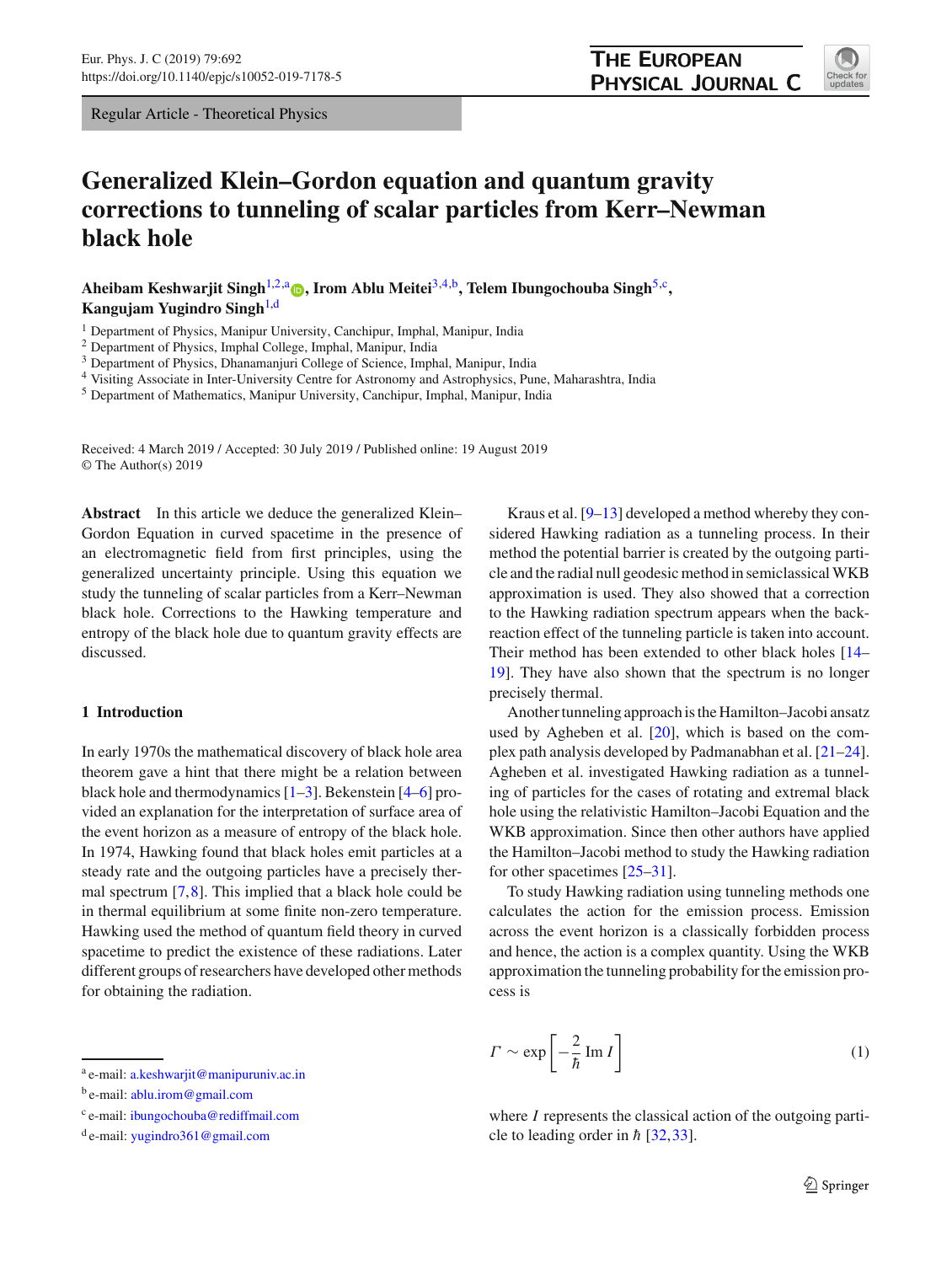In recent years there have been some progress in obtaining exact analytic solutions to Klein-Gordon equation in Kerr-Newman black hole background [\[34](#page-6-11)[,35\]](#page-6-12).

Various approaches to a quantum theory of gravity predict the existence of a minimal observable length [\[36](#page-6-13)[–40\]](#page-6-14). This minimal length can be regarded as a minimal position uncertainty [\[41\]](#page-6-15). In this paper we study the effects of quantum gravity influenced by the Generalized Uncertainty Principle (GUP) and investigate the tunneling of scalar particles across the horizon of a (non-extremal) Kerr–Newman black hole by using the Hamilton–Jacobi ansatz. The black hole is considered to be in equilibrium with a scalar field at a temperature *T* measured at infinity.

We find that the temperature of the black hole is affected by the mass, energy, angular momentum, charge and azimuthal angle of the emitted particle as well as the parameters of the black hole. For Kerr–Newman black hole, quantum gravity corrections slow down the rate of increase of the Hawking temperature.

Effects of GUP on tunneling of scalar particles for other black hole backgrounds are discussed in [\[42](#page-6-16)[,43](#page-6-17)].

The paper is outlined as follows. In Sect. [2](#page-1-0) we obtain the Generalized Klein Gordon Equation for a scalar particle in a curved spacetime background and interacting with an electromagnetic field. We briefly review the Kerr–Newman solution in the dragging coordinate system and the near horizon approximation in Sect. [3.](#page-1-1) In Sect. [4](#page-2-0) we investigate Hawking radiation as tunneling of scalar particles across the event horizon of a Kerr–Newman black hole. In Sect. [5](#page-4-0) we discuss the back-reaction of tunneling particles and the entropy correction. In Sect. [6](#page-5-6) we present our discussion and conclusions.

In this paper we use the metric signature  $(-, +, +, +)$ . Latin index *k* runs over values 0, 1, 2, 3. Greek indices  $\mu$ ,  $\nu$ run over 1, 2, 3.

#### <span id="page-1-0"></span>**2 Generalized Klein Gordon equation**

Theories of quantum gravity and string theory predict a nonzero minimal uncertainty  $\Delta x_0$  in position measurements [\[36](#page-6-13)– [40\]](#page-6-14). Generalized uncertainty principle (GUP) is an effective way to realize this minimal length [\[41](#page-6-15)]. In one dimension the simplest generalized uncertainty relation has the form [\[44\]](#page-6-18):

$$
\Delta x \Delta p \ge \frac{\hbar}{2} \left[ 1 + \beta (\Delta p)^2 \right],\tag{2}
$$

where  $\beta = \beta_0 \ell^2 P / \hbar^2$ ;  $\beta_0$  is a dimensionless parameter  $\sqrt{G\hbar/c^3}$ , as the minimal length scale. Garay [\[39\]](#page-6-19), in a series of order unity when one considers Planck length,  $\ell_P$  = of arguments, showed that  $\Delta x \ge \max(\frac{1}{\Delta p}, \ell^2 p \Delta p)$ , where  $\hbar = c = 1$ . Following a simple and general consideration of the Newtonian gravitational theory, Adler and Santiago [\[45](#page-6-20)] obtained a modified uncertainty relation in agreement with the approximate order of  $\beta_0$  (i.e. of order one). A similar result is also obtained using linearized general relativity. By computing the Hawking temperature of a Schwarzschild black hole in two different ways - first, by using the GUP to compute the Hawking temperature containing correction term depending on  $\beta_0$  and second, by considering quantum correction to the Newtonian potential - and then comparing the two results, Scardigli et al. [\[46\]](#page-6-21) obtained a precise numerical value of  $\beta_0$ , viz.  $\beta_0 = 82\pi/5$ , which is of order one. Because of the GUP one can define the generalized frequency,  $\tilde{\omega}$ , as [\[47](#page-6-22)[,48](#page-6-23)]

$$
\hbar \tilde{\omega} = E(1 - \beta E^2). \tag{3}
$$

<span id="page-1-2"></span>Using the energy mass shell condition,  $E^2 = p^2 + m^2$ , we get

$$
\tilde{E}^2 = (p^2 + m^2)[1 - 2\beta(p^2 + m^2)]
$$
\n(4)

up to first order in  $\beta$  and second order in  $p$ . For a particle of charge *q* influenced by a vector field  $A_k = (-\Phi, \mathbf{A})$ , we use the minimal substitution [\[49](#page-6-24)[,50](#page-6-25)]

$$
p_k \to p_k - qA_k, \quad p^k \to p^k - qA^k \tag{5}
$$

in Eq. [4.](#page-1-2) Using the operator representation for 4-momentum, we obtain the generalized Klein–Gordon Equation in the presence of an electromagnetic field:

<span id="page-1-3"></span>
$$
-(-i\hbar\partial^{t} - qA^{0})(-i\hbar\partial_{t} - qA_{0})\Psi
$$
  
= 
$$
\left[ (-i\hbar\partial^{\mu} - qA^{\mu})(-i\hbar\partial_{\mu} - qA_{\mu}) + m^{2} \right]
$$
  

$$
\times \left[ 1 - 2\beta \left\{ (-i\hbar\partial^{\nu} - qA^{\nu})(-i\hbar\partial_{\nu} - qA_{\nu}) + m^{2} \right\} \right] \Psi
$$
  
(6)

where  $\mu$ ,  $\nu = 1, 2, 3$ .

#### <span id="page-1-1"></span>**3 Kerr–Newman black hole**

The metric of Kerr–Newman black hole in Boyer-Lindquist coordinates is given by  $(G = 1 = c)$  [\[51](#page-6-26)]

$$
ds^{2} = -\left(\frac{\Delta - a^{2} \sin^{2} \theta}{\Sigma}\right) dt^{2}
$$

$$
-\frac{2a \sin^{2} \theta (r^{2} + a^{2} - \Delta)}{\Sigma} dt d\phi
$$

$$
+\frac{\Sigma}{\Delta} dr^{2} + \Sigma d\theta^{2}
$$

$$
+\left[\frac{(r^{2} + a^{2})^{2} - \Delta a^{2} \sin^{2} \theta}{\Sigma}\right] \sin^{2} \theta d\phi^{2}, \qquad (7)
$$

where  $\Sigma = r^2 + a^2 \cos^2 \theta$ , and  $\Delta = r^2 + a^2 - 2Mr + O^2$ .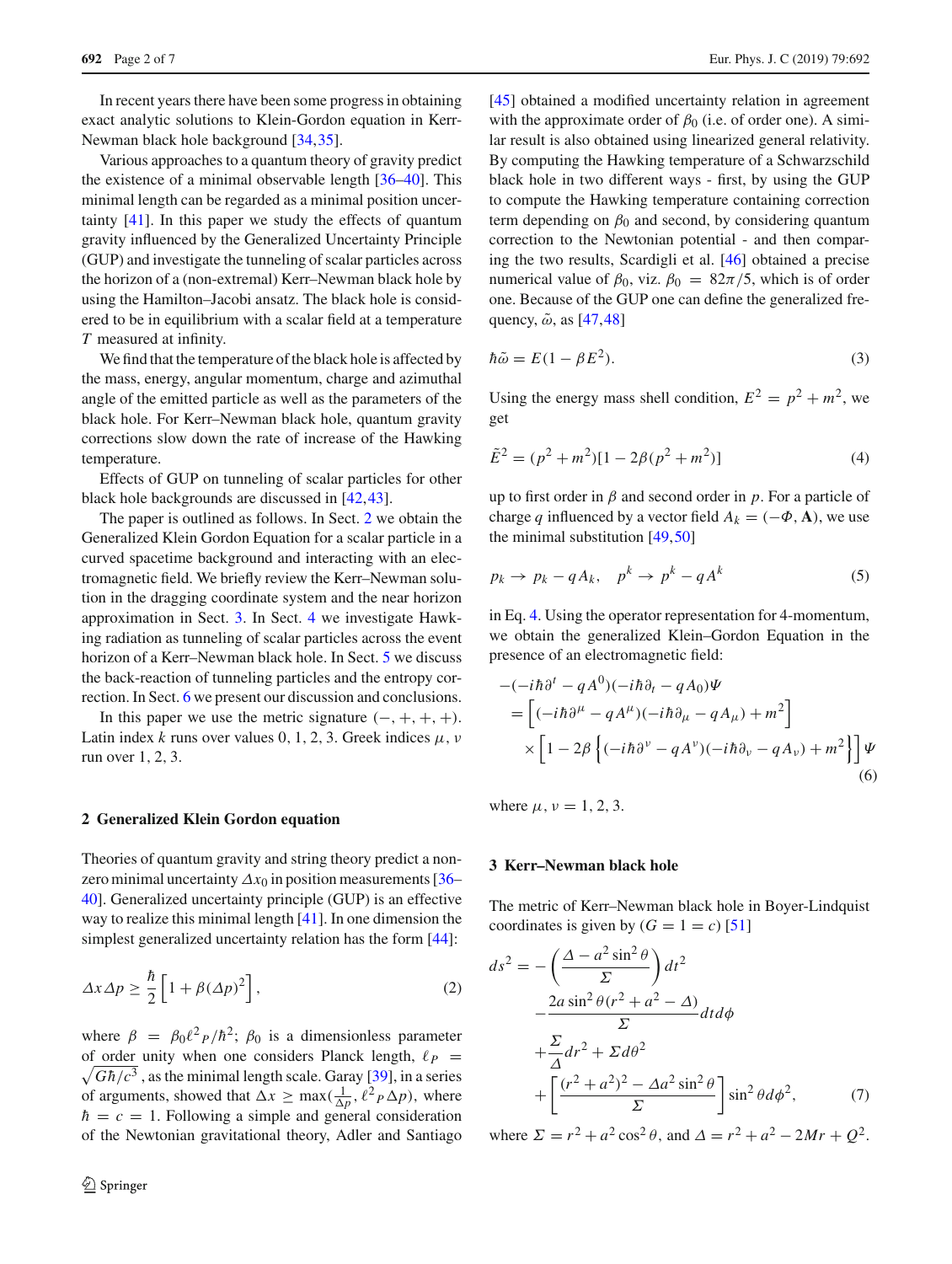*M*, *a*, *Q* are the parameters of the black hole representing mass, angular momentum per unit mass and electric charge respectively. An appropriate four potential of the electromagnetic field is [\[51,](#page-6-26)[52\]](#page-6-27)

$$
A_0 = \frac{-Qr}{\Sigma}
$$
,  $A_1 = 0$ ,  $A_2 = 0$ ,  $A_3 = \frac{Qra\sin^2\theta}{\Sigma}$ . (8)

Because of rotation, the event horizon does not coincide with the infinite red-shift surface in this coordinate system. Hence, the geometrical optical limit cannot be used here and the WKB approximation is not valid. This hindrance can be removed by performing a transformation to a frame which is rotating with the black hole.

#### 3.1 Frame dragging

A rotating black hole drags inertial frames around it. This forces particles and photons in the ergosphere to orbit the black hole with an angular velocity  $\Omega = \frac{d\phi}{dt} > 0$ . A locally non rotating observer is one who moves with coordinate angular velocity  $\Omega = -\frac{g_{03}}{g_{33}}$  [\[51,](#page-6-26)[53](#page-6-28)[,54](#page-6-29)]. In the frame of such an observer the line element is [\[55](#page-6-30)]

$$
ds^{2} = -\frac{\Sigma\Delta}{(r^{2}+a^{2})^{2} - \Delta a^{2}\sin^{2}\theta}dt^{2} + \frac{\Sigma}{\Delta}dr^{2} + \Sigma d\theta^{2}.
$$
\n(9)

The corresponding vector potential has only one non vanishing component  $A_0$  given by

$$
A_0 = \frac{-(r^2 + a^2)Qr}{(r^2 + a^2)^2 - \Delta a^2 \sin^2 \theta}.
$$
\n(10)

#### 3.2 Near horizon approximation

Assuming that the black hole is non-extremal so that  $M^2$  >  $Q^2 - a^2$ , the horizons, defined by the equation  $\Delta = 0$ , are located at

$$
r_{\pm} = M \pm \sqrt{M^2 - Q^2 - a^2}
$$

where  $r_+$  and  $r_-$  are called the outer horizon and the inner horizon respectively. The outer horizon is the one that is relevant from the point of view of an external observer [\[49](#page-6-24)]. Henceforth we will refer to the outer horizon as the event horizon. The dragging coordinate transformation makes the event horizon coincide with the infinite redshift surface  $(g_{00} = 0)$  so that the geometrical optical limit becomes a reliable approximation and the WKB approximation can be applied.

Near the event horizon  $r = r_+$  we use the approximation

$$
\Delta(r) = \Delta(r_+) + (r - r_+) \Delta_{,r} (r_+) + \mathcal{O}\left((r - r_+)^2\right)
$$
  
 
$$
\approx (r - r_+) \Delta_{,r} (r_+).
$$

The line element Eq. [9](#page-2-1) takes the form

<span id="page-2-2"></span>
$$
ds^{2} = -\frac{\Sigma(r_{+})\Delta_{,r}(r_{+})(r-r_{+})}{(r_{+}^{2}+a^{2})^{2}}dt^{2} + \frac{\Sigma(r_{+})}{\Delta_{,r}(r_{+})(r-r_{+})}dr^{2} + \Sigma(r_{+})d\theta^{2}.
$$
 (11)

The non-vanishing component of vector potential at the event horizon is

$$
A_0 = \frac{-Qr_+}{r_+^2 + a^2}.
$$

# <span id="page-2-0"></span>**4 Quantum tunneling from Kerr–Newman black hole**

<span id="page-2-1"></span>We consider the tunneling of scalar particles from Kerr– Newman black hole. The motion of scalar particles obey the generalized Klein–Gordon Equation given in Eq. [6.](#page-1-3) Using the inverse metric obtained from Eq. [11](#page-2-2) into Eq. [6,](#page-1-3) we get

<span id="page-2-3"></span>
$$
\frac{\left(r_+^2 + a^2\right)^2}{\Sigma(r_+) \Delta, r(r_+)(r - r_+)} (-i\hbar \partial_t - qA_0)^2 \Psi
$$
\n
$$
= \left[\frac{\Delta, r(r_+)(r - r_+)}{\Sigma(r_+)} (-i\hbar \partial_r)^2 + \frac{1}{\Sigma(r_+)} (-i\hbar \partial_\theta)^2 + m^2\right]
$$
\n
$$
\times \left[1 - 2\beta \left\{\frac{\Delta, r(r_+)(r - r_+)}{\Sigma(r_+)} (-i\hbar \partial_r)^2 + m^2\right\}\right] \Psi.
$$
\n(12)

The semiclassical wavefunctions satisfying the above equation are obtained by making the standard ansatz for  $\Psi$ :

$$
\Psi = \exp\left[\frac{i}{\hbar}S(t,r,\theta)\right].
$$
\n(13)

Using the WKB approximation in Eq. [12](#page-2-3) we obtain the Generalized Hamilton–Jacobi Equation

<span id="page-2-4"></span>
$$
-g^{00} \left(\frac{\partial I}{\partial t} - q A_0\right)^2
$$
  
=  $\left[ g^{11} \left(\frac{\partial I}{\partial r}\right)^2 + g^{22} \left(\frac{\partial I}{\partial \theta}\right)^2 + m^2 \right]$   

$$
\times \left[ 1 - 2\beta \left\{ g^{11} \left(\frac{\partial I}{\partial r}\right)^2 + g^{22} \left(\frac{\partial I}{\partial \theta}\right)^2 + m^2 \right\} \right],
$$
 (14)

where  $I(t, r, \theta)$  is classical action of the scalar particle to leading order of  $\hbar$ . Henceforth, we use Planck units ( $G =$  $c = \hbar = 1$ ) for simplicity.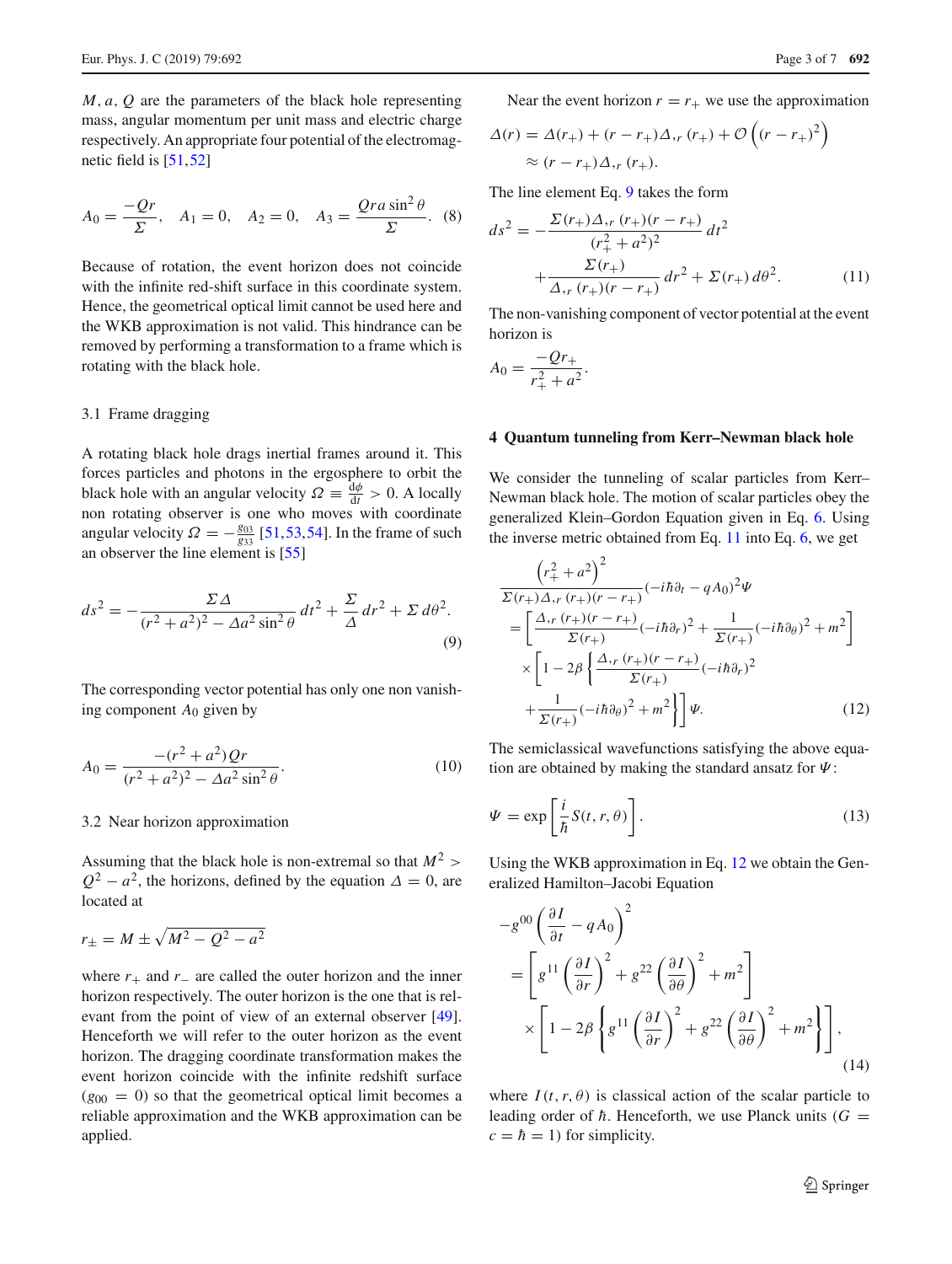Considering the symmetry of the black hole, the action of the scalar particle may be taken in the form

$$
I = -(\omega - j\Omega)t + R(r) + W(\theta) + K
$$
\n(15)

where  $\omega$  is the energy of the particle, *j* the angular momentum with respect to the angle  $\phi$  and  $K$  a constant which may be complex. Substituting Eq. [15](#page-3-0) into the Generalized Hamilton– Jacobi Equation [14](#page-2-4) and solving for  $R(r)$  we obtain

<span id="page-3-2"></span>
$$
R(r)_{\pm} = \pm \int \frac{r_+^2 + a^2}{2(r - r_+)(r_+ - M)} \sqrt{C - (V + m^2)F}
$$

$$
\times \left[1 + \frac{\beta C^2}{F^2(C/F - V - m^2)}\right] dr,\tag{16}
$$

where

$$
C = (-\omega + j\Omega_h - qA_0)^2,
$$
  
\n
$$
F = -\frac{1}{g^{00}} = \frac{\Sigma(r_+)\Delta_r(r_+)(r - r_+)}{(r_+^2 + a^2)^2},
$$
  
\n
$$
V = g^{22} \left(\frac{dW}{d\theta}\right)^2 = \frac{1}{\Sigma(r_+)} \left(\frac{dW}{d\theta}\right)^2.
$$
 (17)

The sign ambiguity is related to the outgoing (particle moving away from the black hole) or ingoing (particle approaching the black hole) nature of the particle. The  $\pm$  sign corresponds to outgoing and incoming wave respectively. The residue at the pole  $r = r_+$  is calculated for the outgoing/incoming particle and we obtain

$$
R_{\pm} = \pm \frac{i\pi (r_+^2 + a^2)}{2(r_+ - M)} (\omega - j\Omega_h + qA_0)
$$
  
 
$$
\times \left[ 1 + \left( m^2 + \frac{\left(\frac{dW}{d\theta}\right)^2}{r_+^2 + a^2 \cos^2(\theta)} \right) \frac{\beta}{2} \right].
$$
 (18)

Therefore, from Eq. [15](#page-3-0)

<span id="page-3-3"></span>
$$
I = -(\omega - j\Omega)t + R_{\pm} + W(\theta) + K
$$
  
=  $R_{\pm} + K + \text{(real parts)}.$  (19)

#### 4.1 Emission rate of the black hole

The emission rate is the tunneling probability for an outgoing positive energy particle. Using the WKB approximation the tunneling probabilities are:

$$
P[emission] \sim \exp[-2(\text{Im } R_+ + \text{Im } K)] \tag{20}
$$

$$
P[absorption] \sim \exp[-2(\text{Im } R_{-} + \text{Im } K)]. \tag{21}
$$

<span id="page-3-0"></span>The tunneling rate [\[56\]](#page-6-31) of the scalar particle crossing from inside to outside the black hole event horizon is

$$
\Gamma = \exp \left[ -\frac{2\pi (r_+^2 + a^2)}{(r_+ - M)} (\omega - j\Omega_h + qA_0) \times \left\{ 1 + \frac{\beta}{2} \left( m^2 + \frac{\left(\frac{dW}{d\theta}\right)^2}{r_+^2 + a^2 \cos^2(\theta)} \right) \right\} \right].
$$
 (22)

The Boltzmann factor yields the Hawking temperature [\[20](#page-6-4),[55,](#page-6-30)[57\]](#page-6-32). The Hawking temperature of the Kerr–Newman black hole is obtained as:

<span id="page-3-1"></span>
$$
T = \frac{(r_{+} - M)}{2\pi (r_{+}^{2} + a^{2})} \left[ 1 + \left( m^{2} + \frac{\left(\frac{dW}{d\theta}\right)^{2}}{r_{+}^{2} + a^{2} \cos^{2}\theta} \right) \frac{\beta}{2} \right]^{-1}
$$
  
=  $T_{0} \left[ 1 - \left( m^{2} + \frac{\left(\frac{dW}{d\theta}\right)^{2}}{r_{+}^{2} + a^{2} \cos^{2}\theta} \right) \frac{\beta}{2} \right],$  (23)

where  $T_0 = \frac{(r_+ - M)}{2\pi (r_+^2 + a^2)} = \frac{(r_+ - r_-)}{4\pi (r_+^2 + a^2)}$  is the original Hawking temperature of a Kerr–Newman black hole without any quantum gravity correction. The corrected temperature is lower than the original temperature  $T_0$ . The corrected temperature depends on the mass of the emitted scalar particle, the azimuthal angle  $\theta$  and  $\frac{dW}{d\theta}$ . The result we have obtained is in agreement with the one obtained by Wang [\[43](#page-6-17)]. Because of the quantum gravity effects the rate of increase of temperature during radiation is slowed down. In the absence of quantum gravity effects, i.e.,  $\beta = 0$ , the corrected Hawking temperature reduces to the original Hawking temperature as is evident from Eq. [23.](#page-3-1)

The explanation for the dependence on  $\theta$  is as follows: Consider the Kerr–Newman black hole as a charged sphere rotating about a fixed axis. Because of rotating charges it produces a magnetic field which is axisymmetric, i.e., it depends on  $\theta$  but not on  $\phi$ . As a result a charged particle experiences a Lorentz force which is dependent on  $\theta$ . Further, Lorentz force is dependent on the particle's velocity which explains the dependence on  $\frac{dW}{d\theta}$ .

#### 4.2 Second approximation

Here we take the near horizon approximation as

$$
F = \frac{\Sigma(r_+) \Delta(r)}{(r_+^2 + a^2)^2}; \quad G = g^{11} = \frac{\Delta(r)}{\Sigma(r_+)}.
$$
 (24)

Under the condition  $\Big|$  $\frac{(-ω + jΩ - qA_0)^2}{($  $m^2 + V$  $\gg$  |*F*| the integral Eq. [16](#page-3-2) is approximated as

$$
R(r)_{\pm} = \pm \int \frac{1}{\sqrt{FG}} \sqrt{C - (V + m^2)F}
$$

$$
\times \left[1 + \beta \left(m^2 + V\right) + \frac{\beta C}{F}\right] dr,\tag{25}
$$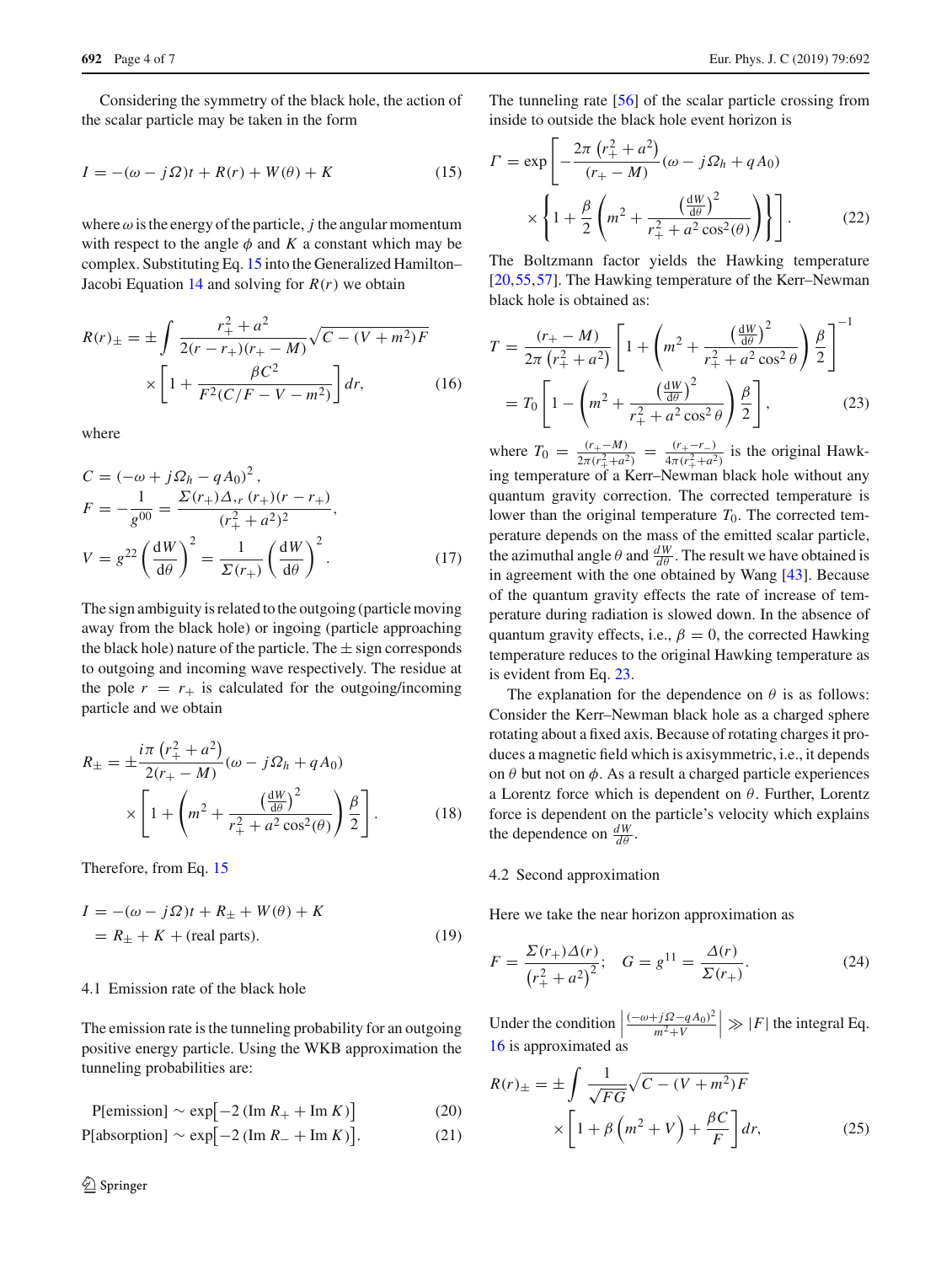which yields

$$
R_{\pm} = \pm \frac{i\pi \left(r_+^2 + a^2\right)}{2(r_+ - M)} (\omega - j\Omega_h + qA_0) \left[1 + \beta \Pi\right], \quad (26)
$$

where  $\Pi = \frac{1}{2}$  $\left(m^2 + \frac{(\frac{dW}{d\theta})^2}{r_1^2 + a^2 \cos \theta}\right)$  $\frac{(\frac{dW}{d\theta})^2}{r_+^2 + a^2 \cos^2 \theta} - \frac{(\omega - j\Omega_h + qA_0)^2 (r_+^2 + a^2)^2}{3(r_+^2 + a^2 \cos^2 \theta)(r_+ - M)^2}$  . The tunneling rate and the temperature of the black hole horizon are respectively

$$
\Gamma = \exp \left[ -\frac{2\pi (r_+^2 + a^2)}{(r_+ - M)} (\omega - j\Omega_h + qA_0) (1 + \beta H) \right]
$$
\n(27)

and

$$
T = \frac{T_0}{1 + \beta H}.\tag{28}
$$

In this case the corrected Hawking temperature depends not only on the mass of the black hole but also on the mass, energy, angular momentum, charge and azimuthal angle of the emitted particle. Thus, the Hawking temperature and hence, the thermodynamics of black hole is related indirectly to the curvature of spacetime, which is in agreement with [\[58](#page-6-33)].

#### <span id="page-4-0"></span>**5 Self-gravitation interaction and entropy correction**

So far we have neglected the effect of back-reaction of the tunneling particle. To take this into account we consider a scalar particle tunneling out of the black hole horizon. As the total energy, total angular momentum and total electric charge of the black hole and emitted particle must be conserved, the outgoing particle must tunnel out a radial barrier to a locally non rotating observer [\[59\]](#page-6-34). The black hole will shrink due to the loss of energy, angular momentum, and electric charge. Its angular velocity as well as its electric potential at the horizon will change. This means the geometry is dynamic. This picture enables us to compute the change in entropy, tunneling rate and the radiant spectrum of a Kerr–Newman black hole for the case of scalar particle emission. We will show that when self-gravitation interaction is taken into consideration, the tunneling probability, in the presence of quantum gravity effects, is related to the change of Bekenstein–Hawking entropy.

When a black hole emits a particle with energy  $\omega$ , charge q and angular momentum  $j$ , the black hole parameters change to  $M - \omega$ ,  $Q - q$ ,  $J - j$  respectively [\[55](#page-6-30)]. The imaginary part of the action given in Eq. [19](#page-3-3) then becomes:

Im 
$$
I = \int_{(0,0,0)}^{(\omega, q,j)} \frac{\pi (r_+^2 + a^2)}{r_+^2 - (M - \omega')} (d\omega' - \Omega'_n d j' - d q' \Phi'_h)
$$
  
\n
$$
\times \left[ 1 + \left( m^2 + \frac{\left(\frac{dW}{d\theta}\right)^2}{r_+^2 + a'^2 \cos^2(\theta)} \right) \frac{\beta}{2} \right]
$$
\n
$$
= - \int_{(M, Q, J)}^{(M - \omega, Q - q, J - j)} \frac{\pi (r_+^2 + a'^2)}{r_+^2 - (M - \omega')}
$$
\n
$$
\times \left[ d(M - \omega') - \Omega'_h d(J - j') \right]
$$
\n
$$
\times - \frac{(Q - q')r_+^2 d(Q - q')}{r_+^2 + a'^2}
$$
\n
$$
\times \left[ 1 + \frac{\beta}{2} \left( m^2 + \frac{\left(\frac{dW}{d\theta}\right)^2}{r_+^2 + a'^2 \cos^2(\theta)} \right) \right], \qquad (29)
$$

where

$$
\Omega'_{h} = \frac{a'}{r_{+}^2 + a'^2}, \quad J - j' = (M - \omega')a', \quad \Phi'_{h} = \frac{(Q - q')r'_{+}}{r_{+}^2 + a'^2},
$$
  

$$
r'_{+} = (M - \omega') + \sqrt{(M - \omega')^2 - (Q - q')^2 - a'^2}.
$$

Thus the imaginary part of the action is

<span id="page-4-1"></span>Im 
$$
I = -\frac{\pi}{2} \left[ \left( r_f^2 + a_f^2 \right) - \left( r_i^2 + a_i^2 \right) \right]
$$
  

$$
-\frac{\pi \beta}{4} \int_{(r_i, a_i)}^{(r_f, a_f)} d \left( r_+^2 + a'^2 \right) \left( m^2 + \frac{\left( \frac{dW}{d\theta} \right)^2}{r_+^2 + a'^2 \cos^2 \theta} \right).
$$
(30)

Considering emission along the axis of rotation, i.e.  $\theta = 0, \pi$ , we get

Im 
$$
I = -\frac{\pi}{2} \left[ \left( r_f^2 + a_f^2 \right) - \left( r_i^2 + a_i^2 \right) \right]
$$
  
\n
$$
-\frac{m^2 \pi \beta}{4} \left[ \left( r_f^2 + a_f^2 \right) - \left( r_i^2 + a_i^2 \right) \right]
$$
\n
$$
-\frac{\pi \beta}{4} \left( \frac{dW}{d\theta} \right)^2 \left[ \ln \left( \pi \left( r_f^2 + a_f^2 \right) \right) - \ln \left( \pi \left( r_i^2 + a_i^2 \right) \right) \right].
$$

# 5.1 Entropy correction

To calculate the change in entropy let us consider a quasistatic process in which a Kerr–Newman black hole in an initial equilibrium state at temperature *T* emits a scalar particle of infinitesimal mass, angular momentum and charge, and settles to a nearby final equilibrium state. The first law of black hole thermodynamics then relates the change in the black hole mass M to the changes in its entropy *Sbh*, angular momentum *J* and electric charge *Q* as [\[5,](#page-5-7)[60\]](#page-6-35)

$$
TdS_{bh} = dM - \Omega_h dJ - \Phi_h dQ. \tag{31}
$$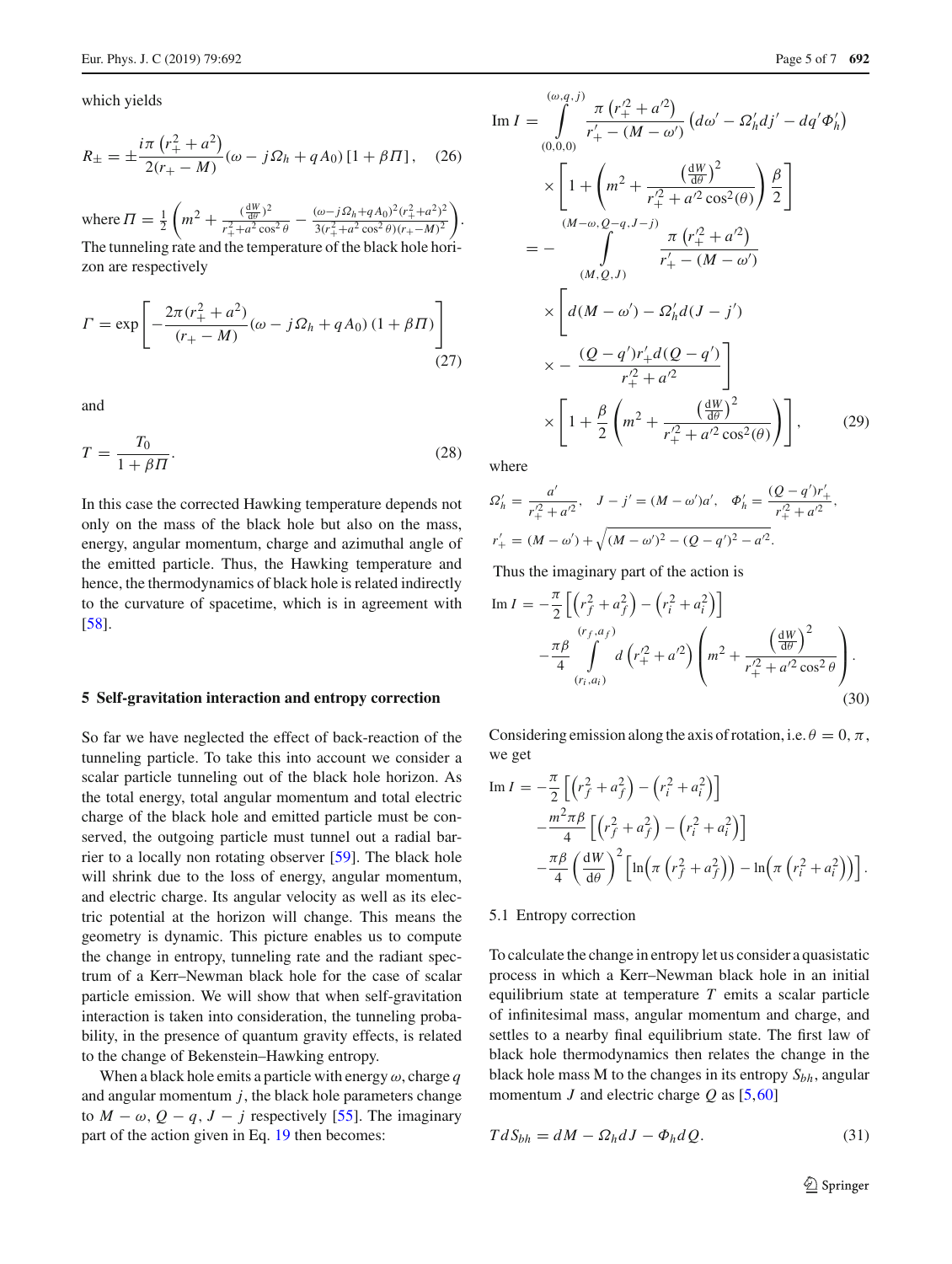The angular frequency  $\Omega_h$  and the scalar potential  $\Phi_h$  are constant over the event horizon of the black hole. Then the entropy change during a finite change from an initial state "i" to a final state "f" is

$$
\Delta S_{bh} = \int_{i}^{f} \frac{1}{T} (dM - \Omega_h dJ - \Phi_h dQ)
$$
  
=  $\Delta S_{BH}$   
+ $\frac{\pi \beta}{2} \int_{(r_i, a_i)}^{(r_f, a_f)} d(r_+^2 + a^2) \left(m^2 + \frac{(\frac{dW}{d\theta})^2}{r_+^2 + a^2 \cos^2 \theta}\right),$ 

where  $\Delta S_{BH} = S_{BH}(M - \omega, J - j, Q - q) - S_{BH}(M, J, Q)$  $= \pi \left[ (r_f^2 + a_f^2) - (r_i^2 + a_i^2) \right]$  is the change in Bekenstein– Hawking entropy of the Kerr–Newman black hole. As done earlier we consider emission along the axis of rotation  $\theta =$ 0,  $\pi$  and obtain the expression

<span id="page-5-8"></span>
$$
\Delta S_{bh} = \Delta S_{BH} + \frac{m^2 \beta}{2} \Delta S_{BH} + \frac{\pi \beta}{2} \left(\frac{\mathrm{d} W}{\mathrm{d} \theta}\right)^2 \Delta \ln S_{BH}
$$
\n(32)

where  $\Delta \ln S_{BH} = \left[ \ln \left( \pi (r_f^2 + a_f^2) \right) - \ln \left( \pi (r_i^2 + a_i^2) \right) \right]$ . Thus, quantum gravity effect introduces correction terms proportional to  $\Delta S_{BH}$  and  $\Delta \ln S_{BH}$  respectively. Correction terms proportional to  $\Delta S_{BH}$  and  $\Delta \ln S_{BH}$  have been obtained in earlier literatures too [\[61](#page-6-36)[–63\]](#page-6-37).

Further, from Eqs. [30](#page-4-1) and [32](#page-5-8) we see that

$$
\Delta S_{bh} = -2 \operatorname{Im} I. \tag{33}
$$

Hence, in the WKB approximation, the tunneling rate of the scalar particle is

$$
\Gamma = \exp[-2 \operatorname{Im} I] = \exp[\Delta S_{bh}]. \tag{34}
$$

Thus, the tunneling rate of scalar particles through the event horizon of the Kerr–Newman black hole is related to the change in entropy of the black hole when self gravitation is taken into account. Quantum gravity corrections introduce extra terms  $\exp\left(\frac{m^2\beta}{2}\Delta S_{BH}\right)$  and  $\exp\left(\frac{\pi\beta}{2}\left(\frac{\mathrm{d}W}{\mathrm{d}\theta}\right)^2\Delta\ln S_{BH}\right)$ which slow down the rate of particle emission during the tunneling process.

# <span id="page-5-6"></span>**6 Discussion and conclusion**

In this work we have obtained the generalized Klein-Gordon Equation in curved space-time in the presence of an electromagnetic field by employing the generalized uncertainty principle. We use this generalized equation to study the effects of quantum gravity to the tunneling of charged scalar particles from Kerr–Newman black hole. The tunneling rate of particles across the horizon and consequently the temperature of the black hole horizon is then calculated using the WKB approximation. It is found that the corrected Hawking temperature depends on the parameters of the black hole as well as the energy, mass, spin, charge and azimuthal angle of the emitted particle. Thus, the Hawking temperature and hence, the thermodynamics of black hole is related to the quantum numbers of the emitted particle and indirectly to the curvature of spacetime. Our work shows that the temperature is reduced due to quantum gravity correction which slows the tunneling rate.

By taking the particle's self gravitation into account along with the conservation of energy, angular momentum and charge we have calculated the transmission probability. Further, the entropy change of the Kerr–Newman black hole during the emission of scalar particle is also calculated. We have found that the tunneling rate of scalar particle is related to change in entropy of the black hole during the emission of the particle, and the radiation spectrum is not purely thermal. Quantum gravity influence introduces correction terms  $\frac{m^2 \beta}{2} \Delta S_{BH}$  and  $\frac{\pi \beta}{2} \left(\frac{dW}{d\theta}\right)^2 \Delta \ln S_{BH}$  to the Bekenstein– Hawking entropy. This correction terms increase the magnitude of change in entropy of the black hole and the tunneling rate is slowed down.

**Data Availability Statement** This manuscript has no associated data or the data will not be deposited. [Authors' comment: The paper is a theoretical work and no experimental or observational data is associated with it.]

**Open Access** This article is distributed under the terms of the Creative Commons Attribution 4.0 International License [\(http://creativecomm](http://creativecommons.org/licenses/by/4.0/) [ons.org/licenses/by/4.0/\)](http://creativecommons.org/licenses/by/4.0/), which permits unrestricted use, distribution, and reproduction in any medium, provided you give appropriate credit to the original author(s) and the source, provide a link to the Creative Commons license, and indicate if changes were made. Funded by SCOAP<sup>3</sup>.

# **References**

- <span id="page-5-0"></span>1. S.W. Hawking, Phys. Rev. Lett. **26**, 1344 (1971). [https://doi.org/](https://doi.org/10.1103/PhysRevLett.26.1344) [10.1103/PhysRevLett.26.1344](https://doi.org/10.1103/PhysRevLett.26.1344)
- 2. S.W. Hawking, Commun. Math. Phys. **25**, 152 (1972). [https://doi.](https://doi.org/10.1007/BF01877517) [org/10.1007/BF01877517](https://doi.org/10.1007/BF01877517)
- <span id="page-5-1"></span>3. S.W. Hawking, Sci. Am. **236**, 34 (1977). [https://doi.org/10.1038/](https://doi.org/10.1038/scientificamerican0177-34) [scientificamerican0177-34](https://doi.org/10.1038/scientificamerican0177-34)
- <span id="page-5-2"></span>4. J.D. Bekenstein, Lett. Nuovo Cim. **4**, 737 (1972). [https://doi.org/](https://doi.org/10.1007/BF02757029) [10.1007/BF02757029](https://doi.org/10.1007/BF02757029)
- <span id="page-5-7"></span>5. J.D. Bekenstein, Phys. Rev. D **7**, 2333 (1973). [https://doi.org/10.](https://doi.org/10.1103/PhysRevD.7.2333) [1103/PhysRevD.7.2333](https://doi.org/10.1103/PhysRevD.7.2333)
- <span id="page-5-3"></span>6. J.D. Bekenstein, Phys. Rev. D **9**, 3292 (1974). [https://doi.org/10.](https://doi.org/10.1103/PhysRevD.9.3292) [1103/PhysRevD.9.3292](https://doi.org/10.1103/PhysRevD.9.3292)
- <span id="page-5-4"></span>7. S.W. Hawking, Nature **248**, 30 (1974). [https://doi.org/10.1038/](https://doi.org/10.1038/248030a0) [248030a0](https://doi.org/10.1038/248030a0)
- <span id="page-5-5"></span>8. S.W. Hawking, Commun. Math. Phys. **43**, 199 (1975). [https://doi.](https://doi.org/10.1007/BF02345020) [org/10.1007/BF02345020,](https://doi.org/10.1007/BF02345020) <https://doi.org/10.1007/BF01608497>